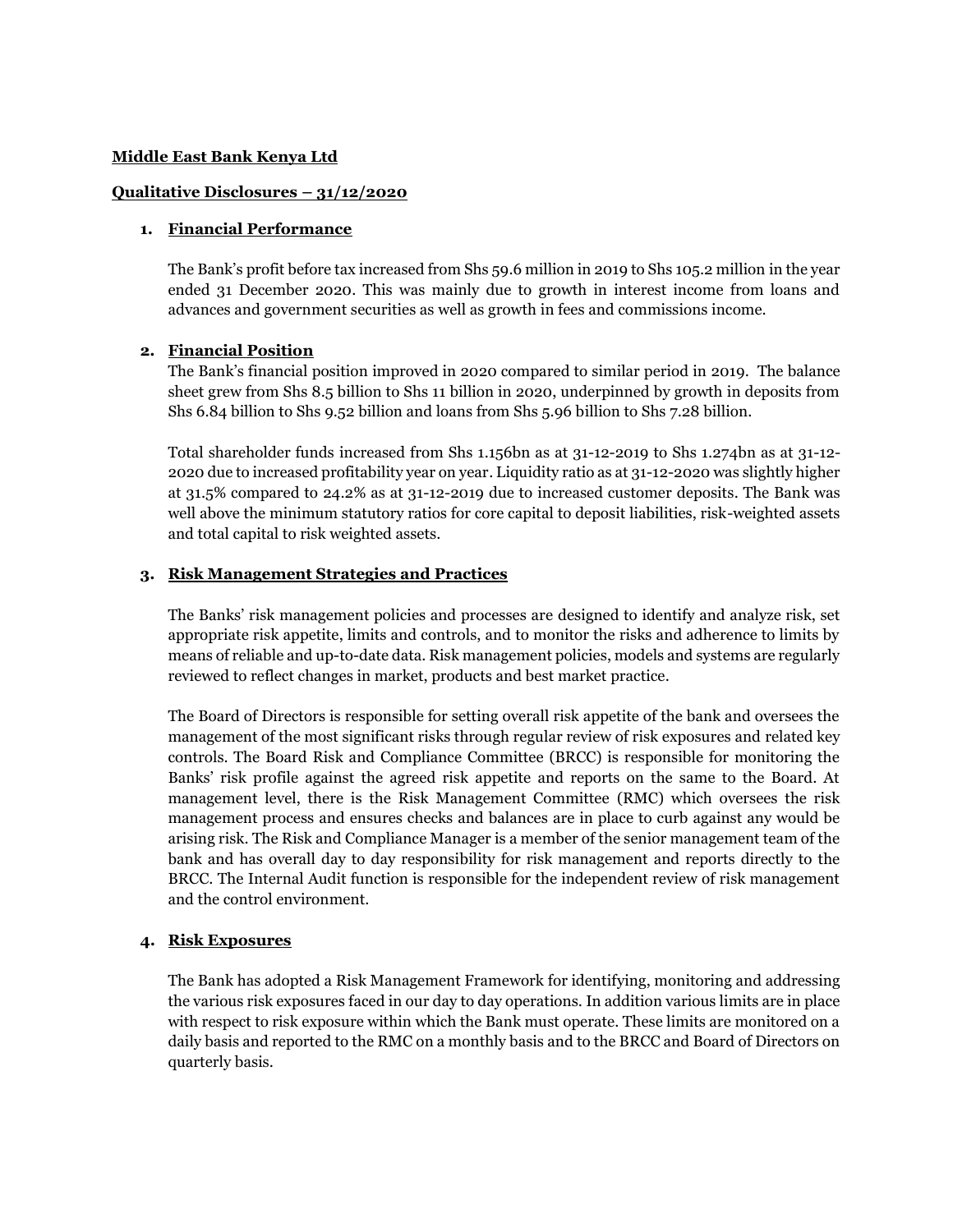## **Impact of Covid-19**

Throughout the Covid-19 outbreak, we have supported our customers and adapted our operational processes. Our people, processes and systems have responded to the changes needed and increased the workload in serving our customers through this time. Operational resilience has been evident throughout the Bank, where we have maintained high levels of service throughout the Covid-19 outbreak and the continuing domestic social unrest. The performance of our operations has together with the overall balance sheet and liquidity position of the Bank remained strong. In addition various limits are in place with respect to risk exposure within which the Bank must operate. These limits are monitored on a daily basis and reported to the RMC on a monthly basis and to the BRCC and Board of Directors on quarterly basis.

### **Stress tests**

We regularly conduct stress tests to assess the resilience of our balance sheet and our capital adequacy, as well as to provide actionable insights into how key elements of our portfolios may behave during crises. Stress tests are used to calibrate our risk appetite and to review the robustness of our strategic and financial plans, helping to improve the quality of management's decision making. Stress testing analysis assists management in understanding the nature and extent of vulnerabilities to which the Bank is exposed. The results from the stress tests also drive recovery and resolution planning to enhance the Bank's financial stability.

We conducted a range of internal stress tests during the fourth quarter of 2020. These included stress tests to assess the potential future impacts of the Covid-19 crisis and assess the resilience of key balance sheet metrics including our capital adequacy. We continue to monitor emerging political, economic and environmental risks impacting the Bank's capital adequacy and liquidity. Our balance sheet and capital adequacy remain resilient based on regulatory and internal stress test outcomes.

#### **Our operations**

We remain committed to investing in the reliability and resilience of our IT systems and critical services that support all parts of our business. We do so to protect our customers, affiliates and counterparties, and to help ensure that we minimise any disruption to services that could result in reputational and regulatory consequences. We continue to operate in a challenging environment in which cyber threats are prevalent. We continue to invest in business and technical controls to defend against these threats.

We have remained operationally resilient and have continued to keep our customers at the forefront of our operations. We have maintained close to normal levels of operations across our branches.

So far, there have been no adverse impact that may cast doubt on the ability of the Bank to continue as a going concern. Directors do not anticipate any major impact on the operations of the Bank going forward as a result of the pandemic.

# **5. Related Parties**

Our total insider loans and advances to Directors, shareholders, associates and employees decreased from Shs 417.7m as at 31-12-2019 to Shs 244.5m as at 31-12-2020. The Bank has complied with the Prudential Guidelines on the prescribed level of insider lending.